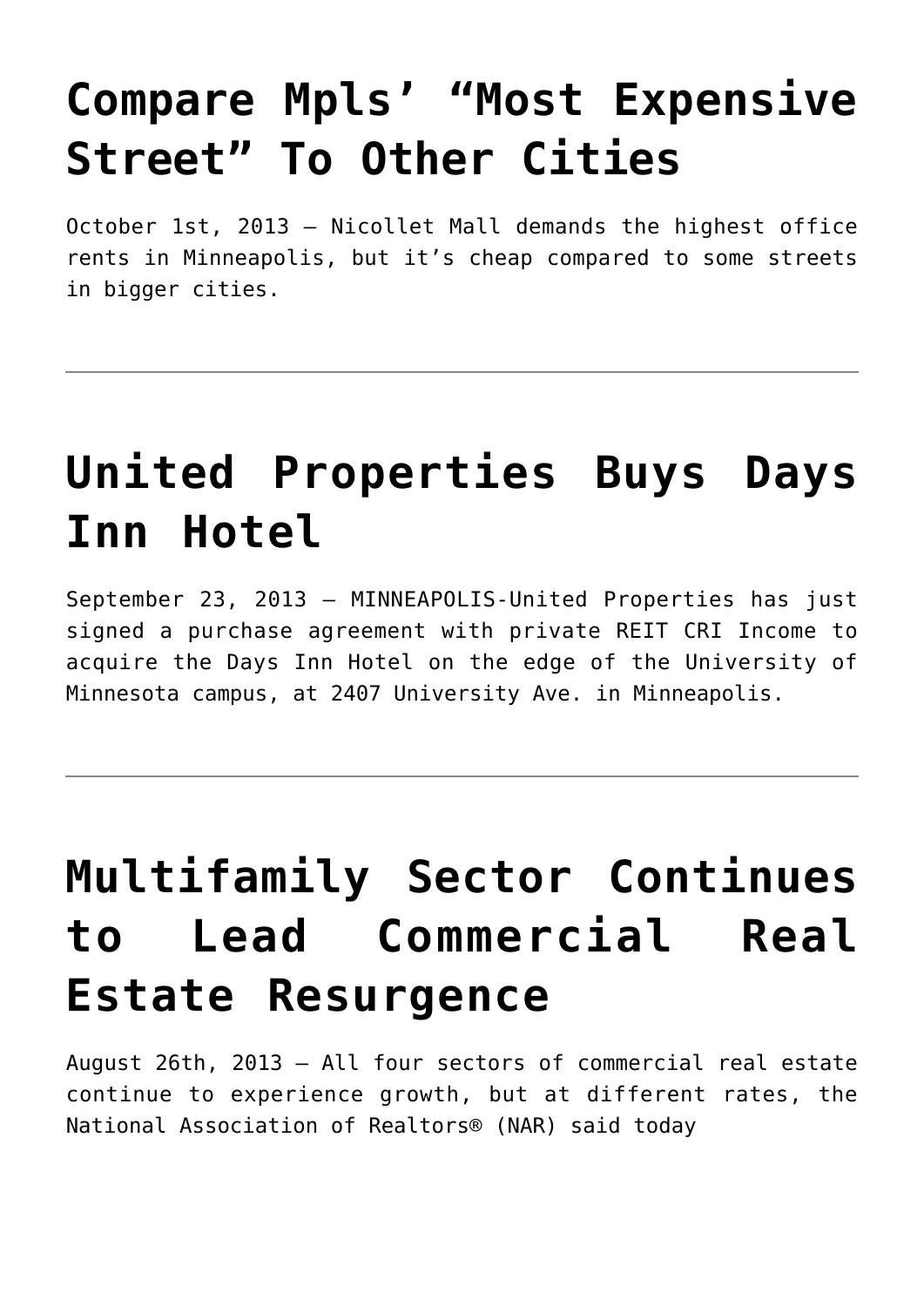### **[Vikings stadium: Minneapolis](https://resultsrealestateinc.com/in-vikings-stadium-minneapolis/) [moves forward on development](https://resultsrealestateinc.com/in-vikings-stadium-minneapolis/)**

July 19th, 2013 – The city of Minneapolis, developer Ryan Cos. and the Minnesota Sports Facilities Authority will negotiate terms of a proposed \$400 million mixed-use development that would complement a new Vikings stadium planned for the city's downtown.

## **[Commercial real estate](https://resultsrealestateinc.com/in-commercial-real-estate-experts/) [experts more pessimistic](https://resultsrealestateinc.com/in-commercial-real-estate-experts/)**

June 20th, 2013 – TMinnesota's commercial real estate experts are displaying "lingering concerns" about where the industry in the Twin Cities is headed, according to a study released Tuesday by the University of St. Thomas Opus College of Business.

### **[Fifth Street Towers get a](https://resultsrealestateinc.com/in-fifth-street-towers/) [face-lift](https://resultsrealestateinc.com/in-fifth-street-towers/)**

May 30th, 2013 – The Fifth Street Towers weren't wearing their 1980s heritage well. Now, a face-lift has them ready to join a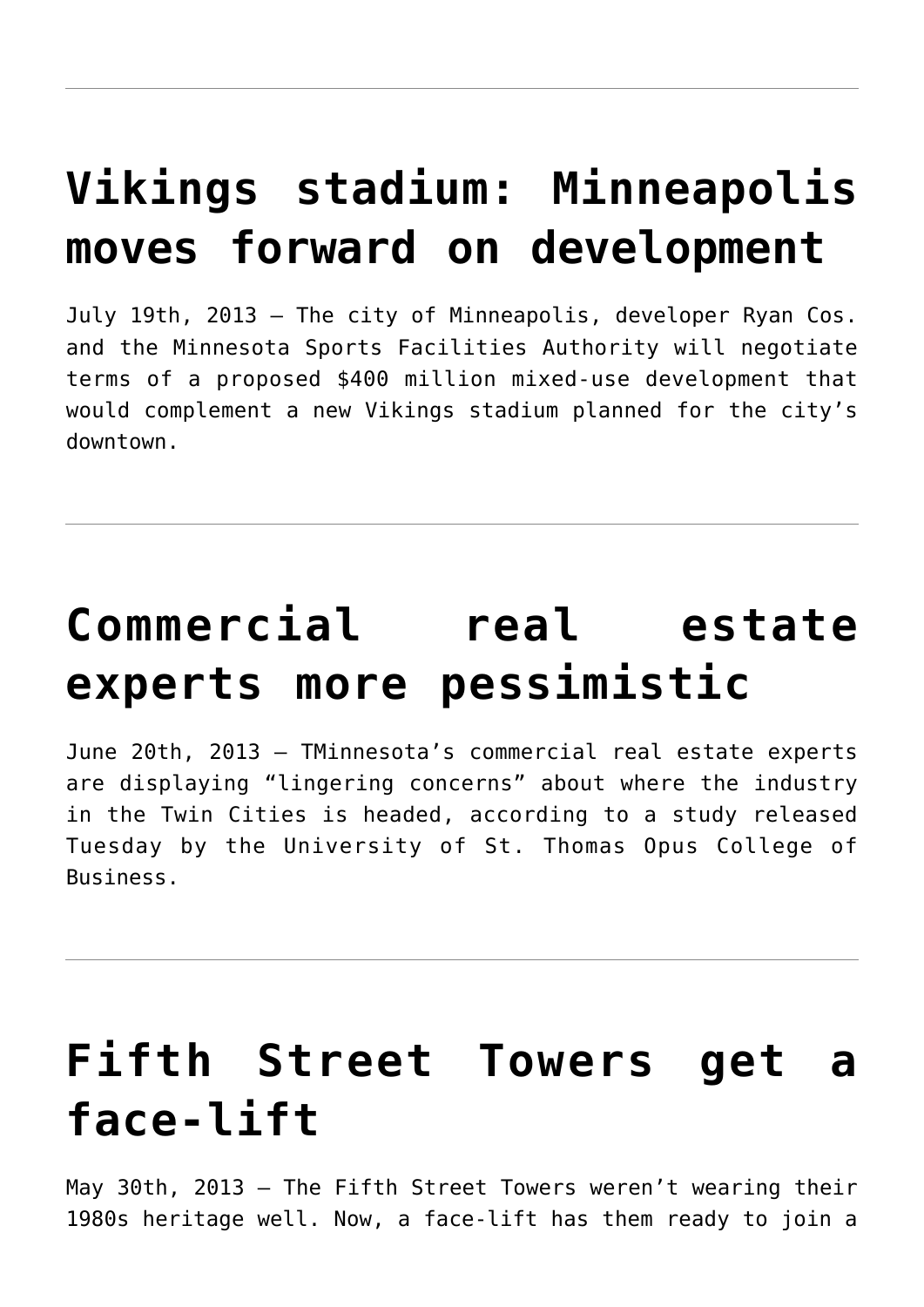# **[Beacon Investment Properties](https://resultsrealestateinc.com/in-beacon-investment-properties/) [purchases iconic office tower](https://resultsrealestateinc.com/in-beacon-investment-properties/) [in downtown Minneapolis](https://resultsrealestateinc.com/in-beacon-investment-properties/)**

April 29th, 2013 – Beacon Investment Properties is the new owner of downtown Minneapolis' IDS Center.

# **[Commercial Real Estate](https://resultsrealestateinc.com/in-commercial-real-estate-finance/) [Finance Market Shows New Life](https://resultsrealestateinc.com/in-commercial-real-estate-finance/)**

March 17th, 2013 – Until recently, the commercial real estate market has made a sluggish recovery from the nation's economic recession.

## **[US Commercial Real Estate](https://resultsrealestateinc.com/in-us-commercial-real-estate/) [Market Continues to Recover](https://resultsrealestateinc.com/in-us-commercial-real-estate/)**

January 22, 2013 – Despite sluggish economic growth, the U.S. commercial real estate market remained on a recovery path in